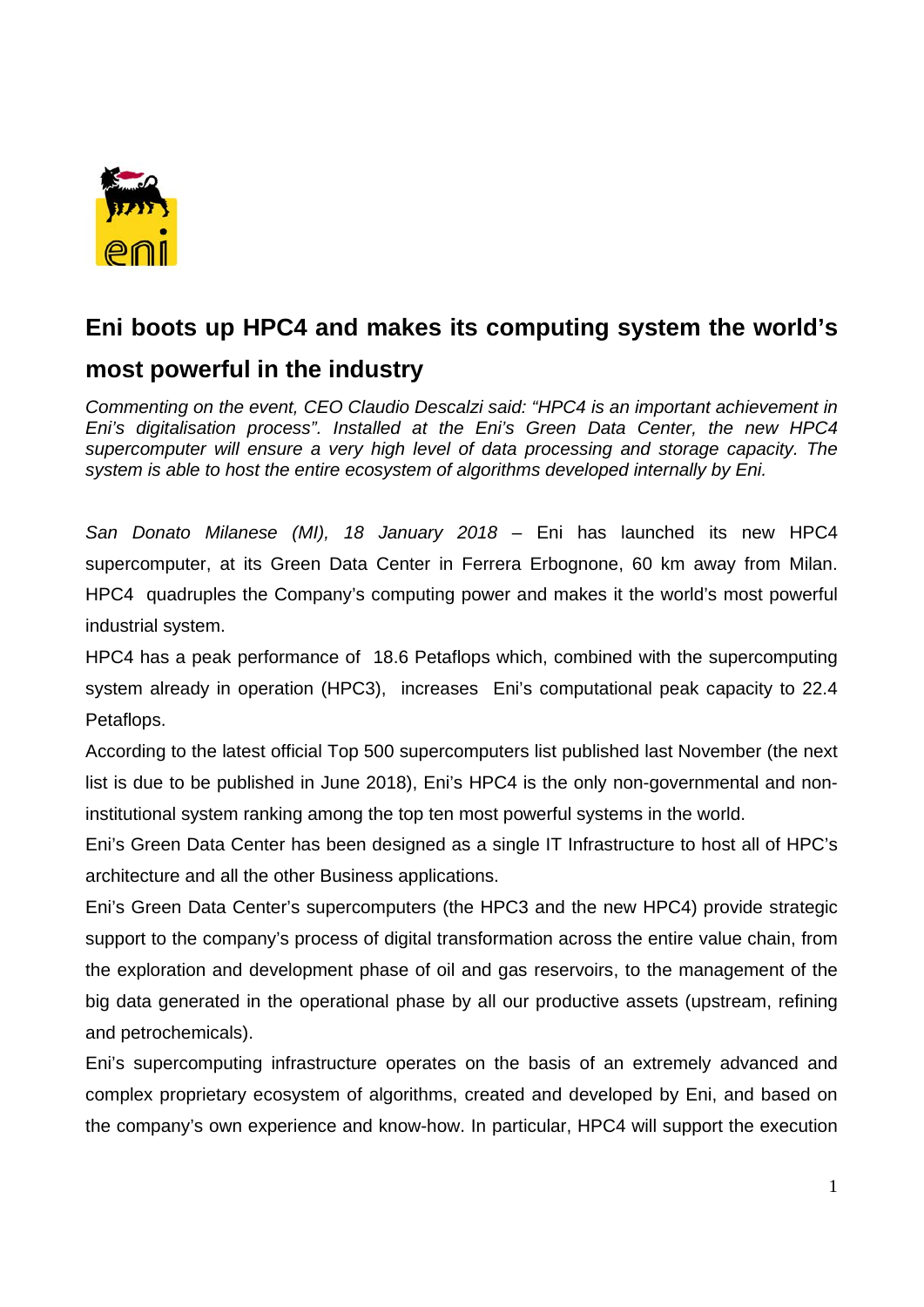and evolution of Eni's leading edge suite of 3D Seismic Imaging packages, as well as advanced Petroleum System Modelling together with state of the art Reservoir Simulation algorithms and optimization of production plants.

 Eni chief executive officer, Claudio Descalzi, commented: "The investments devoted to reinforcing the supercomputing infrastructure and the development of algorithms are a significant part of Eni's digital transformation process. We can store and process enormous quantities of data for geophysical imaging, the modelling of oil systems and reservoirs, in addition to using predictive and cognitive computing algorithms for all our business activities. These technologies will enable us, on the one hand, to accelerate and make the entire upstream process more efficient and accurate, reducing risks in the exploration phase and, at the same time, giving us a significant technological advantage, but also to increase the level of reliability, technical integrity and operability of all our productive plants, while minimising operational risks, with benefits both in terms of safety and environmental impact. In our industry it is increasingly important to be able to process ever-increasing amounts of data, ensuring more accurate and faster results. With HPC4 we are tracing the path for the use of exascale supercomputers in the energy sector that could revolutionise the way in which oil&gas activities are managed. In line with Eni's sustainability policy, Eni's Green Data Center as well as the new HPC4 have been engineered to ensure the maximum level of energy efficiency in order to minimize CO2 emissions and operating costs".

HPC4 system architecture has been designed with the same philosophy of the Eni's previous HPC solutions, all based on a hybrid clusters technology.

The new hybrid HPC cluster provided by Hewlett Packard Enterprise (HPE) is built on 1600 HPE ProLiant DL380 nodes, each equipped with two Intel 24-core Skylake processors (totalling more than 76,000 cores) and two NVIDIA Tesla P100 GPU accelerators, all connected through a high-speed EDR InfiniBand. The new system will be working alongside a high performance 15 Petabytes storage subsystem.

**Company Contacts:** 

**Press Office***:* **Tel. +39.0252031875 – +39.0659822030 Freephone for shareholders (from Italy): 800940924 Freephone for shareholders (from abroad): + 80011223456 Switchboard: +39-0659821**